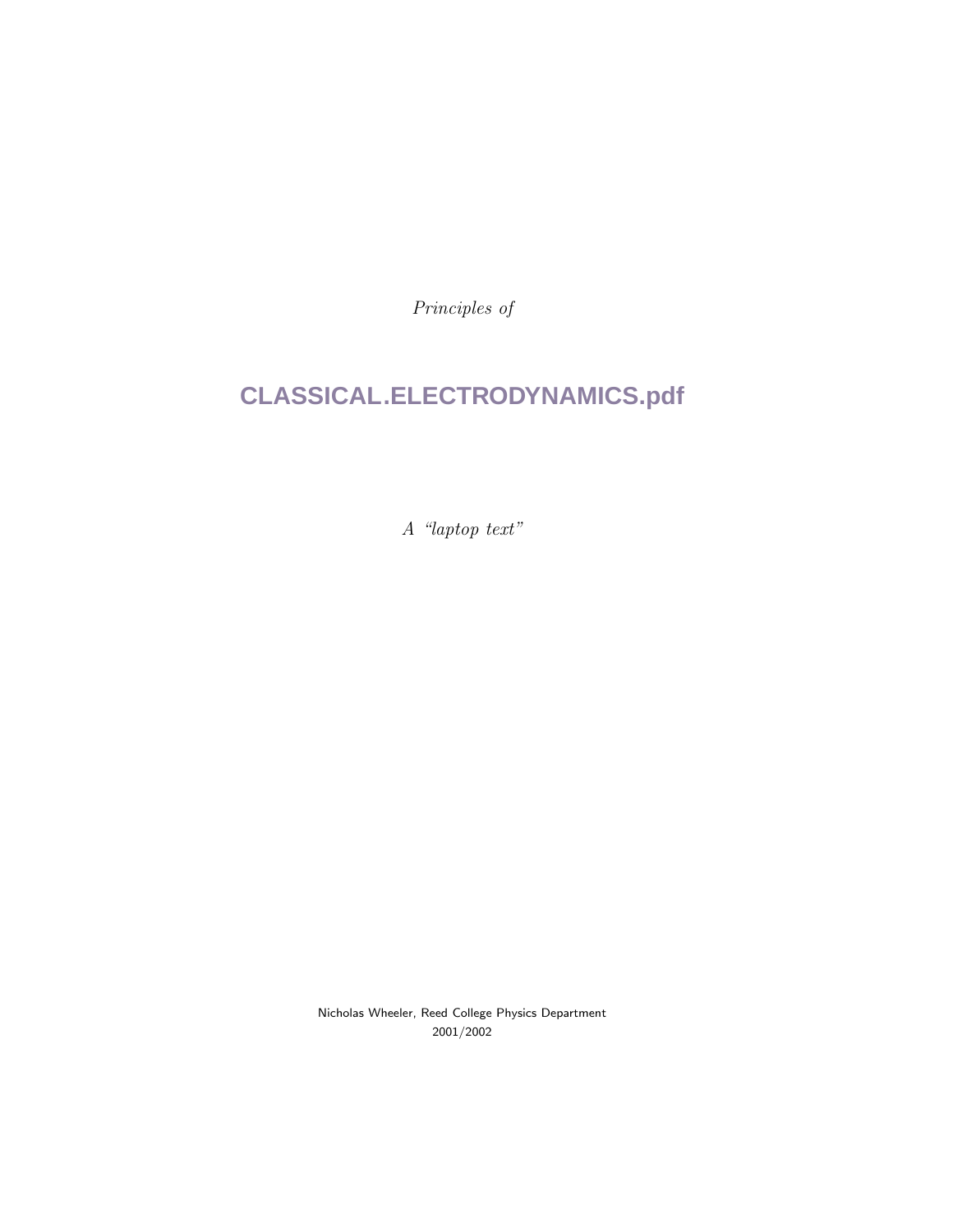### **PREFACE**

**Preface to the handwritten edition of 1980/81.** My Mathematical Introduction to Electrodynamics  $(1972/73)$  can be fairly described as the work of a "young" formalist who should have known better;" it begins with a detailed account of special relativity, continues with detailed surveys of the elements of tensor analysis and the exterior calculus, and treats also the relativistic mechanics of particles before it arrives—after nearly 300 pages of preparation—at the dynamics of the electromagnetic field. Discussion even of the latter topic is marked by frequent "research digressions" of an invariably formalistic nature, digressions which I now consider to be (as even then I did) technically interesting but pedagogically extravagant. The frankly eccentric design of that earlier course can be partially understood if one takes into account the following circumstances:

- I was—by staff decision—under a formal obligation to teach both electrodynamics and the "methods of mathematical physics;"
- it was my explicit expectation that my students would be reading one or several of the standard texts collaterally;
- $\bullet$  during the decade prior to 1972 Reed College physics students had shown a marked interest in formal/structural matters; the abrupt shift to a more "practical" set of interests and values first became conspicuous about , and caught me by surprise (it anticipated a parallel shift in my own interest and values);
- I had never previously taught electrodynamics, and had "many rocks to turn over" in the service of my own technical education.

When repeated  $(1973/74$  and  $1974/75$ ) the course was in fact less eccentric than those old notes suggest, for I omitted much of the formal material, and in its place treated radiation theory, as developed in my Quantum Perturbations  $\mathcal{C}$ Radiative Processes (1973/74). But the formal emphasis and relative absence of phenomenological detail were still (in my present view) excessive.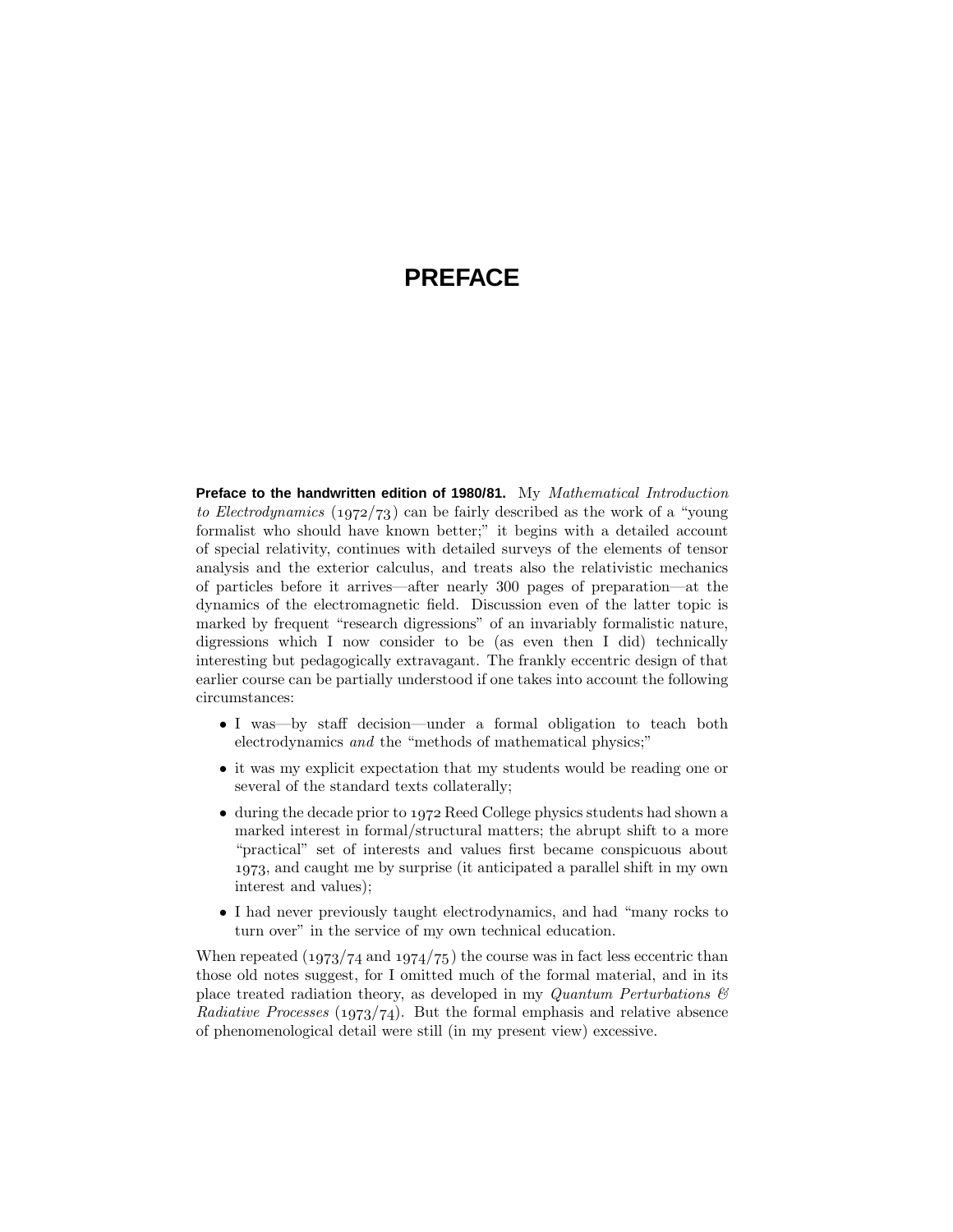The course design here recorded arose in part by reaction to that former teaching experience. My goal—as formerly—was not to "rewrite Jackson" but to expose as clearly as I could the structural heart of electrodynamics (and thus to prepare my students to read Jackson and similar texts). I was determined "to get Maxwell's equations on the board" as soon as possible (I had recently reviewed a manuscript by Julian Schwinger which indicated how that goal might be accomplished), to treat "formal" problems only when the further elaboration of mainline electrodynamics made such activity unavoidable, and to abandon any explicit attempt to treat comprehensively the miscellaneous "methods of mathematical physics." I wanted also to give relatively more attention to phenomenological matters, and to construct a written record of some of the things I had learned since 1975.

Here (as historically) relativity emerges in natural consequence of a study of the transformation properties of Maxwell's equations, and attention is given to the little-known fact that a slight modification of that analytical program leads not to the Lorentz group but to the conformal group, the main properties of which are described in detail (details omitted when the course was repeated). Tensors are treated only in the detail specifically required, and the exterior calculus is (as is all reference to its electrodynamical applications) omitted altogether. The patient reader will still find too-frequent evidence of Wheeler's compulsion to "turn over rocks," and most readers will share my own judgment that the formalism is still too dense, and the reference to phenomenologyn still too slight. The latter defect was in practice somewhat blunted by the fact that students were encouraged to make heavy collateral use of David Griffiths' Introduction to Electrodynamics  $(1981)$ .

> Nicholas Wheeler 11 May 1983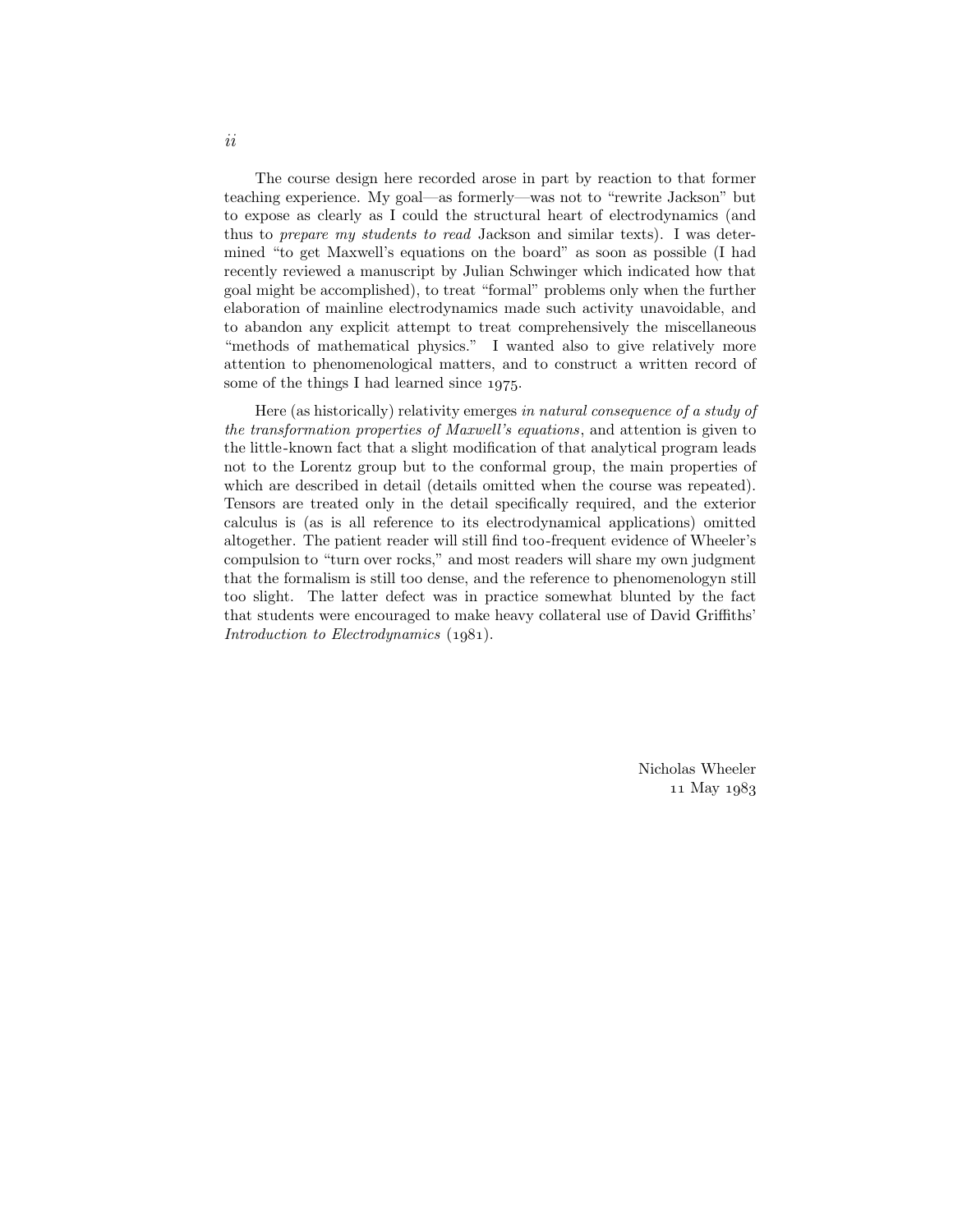**Preface to the present electronic edition.** This material came into being primarily because I had grown tired of late-night trips to Kinko's to print copies of my old hand-written notes for distribution in class, and of the attendant financial complications. I had become increasingly sensitive also to the circumstance that the material was in fact growing "old" (was already older than my students), and increasingly alert to the advantages of electronic publication, which had been impressed upon me by good experiences in several other courses. So in August 2001 I decided to produce a "revised electronic edition" of my  $1980/81$ class notes. I imagined the job would keep me busy until about November. In fact it absorbed my almost total attention over an eight-month period.

I found that I was, by and large, still fairly pleased with the basic design and execution of original text, but as I progressed the revisions became progressively more frequent, progressively more radical. Some of the original material has been boiled down or omitted altogether, analytical arguments have often been replaced with *Mathematica*-assisted "mathematical experiments," whether undertaken and reported by me or—at my request—by the students themselves. A fair amount of material (for example: everything having to do with conformal transformations and the covariance of Maxwell's equations), though retained, was omitted from the lectures.

On the other hand, some new material has been introduced. Most conspicuously (and eccentrically), I have allowed myself to draw upon elements of Proca's "theory of massive photons" in order to underscore certain critical respects in which classical electrodynamics is "atypical—poised on the razor's edge." And I have incorporated a theory of "optical beams as electromagnetic objects" that happened to occur to me as I wrote. During the interval  $1981-2001$ I had fairly frequent occasion to take up electromagnetic topics. None of that material was has been folded into these revised notes, though the substantial portion of it that existed already in electronic form was made available to students who cared to do some collateral reading.<sup>1</sup>

It has been my lifelong experience that I learn most effectively not by close reading of what A has to say about the subject, or what B has to say, but by comparing A's and B's (and also C's) approaches to the same subject. It has been therefore not willful self-indulgence but something approaching a sense of duty that has led me to organize and approach the subject matter of electrodynamics in ways that many colleagues would consider eccentric. My presumption has been that my students will be comparing what I have to say with what Griffiths, Marion, Jackson, *...* have to say—this in their efforts to arrive at their own individual understandings of a complicated subject matter. My intent has been not to sing Griffiths' tune, but—because we are so fortunate as to have David Griffiths among us—to sing in a kind of obbligato harmony.

<sup>&</sup>lt;sup>1</sup> I allude to "Electrodynamic application of the exterior calculus," ( $1996$ ); "Algebraic theory of spherical harmonics," (1996); "'Electrodynamics' in 2-dimensional spacetime,"  $(1997)$ ; "Simplified production of Dirac  $\delta$ -function identities,"  $(1997)$ ; "Theories of Maxwellian design,"  $(1998)$ .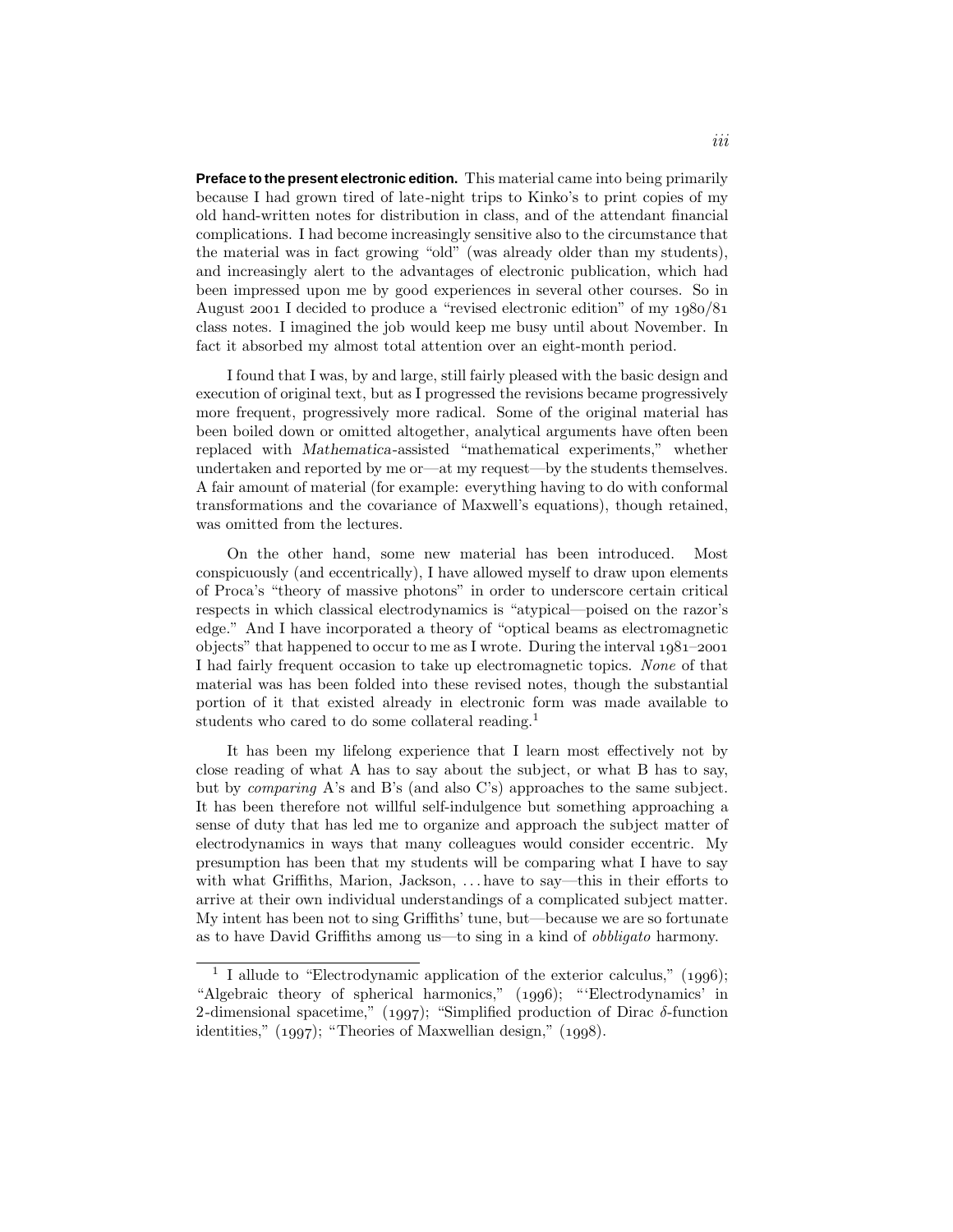This project began as an effort to solve a distribution problem, and to facilitate future editorial revision. But electronic publishing provides options not available in hard copy, so I soon confronted the question: "Am I generating material intended to be printed (in black and white) or to be read on-screen?" So great did I consider the advantages of using color to eliminate the distracting clutter of primes, superscripts and subscripts that—somewhat tentatively—I selected the latter option. Some information will therefore be lost when the text is laser-printed, but are led to believe that the cost/speed of ink-jet color printing will soon decrease/increase to realistic levels. Some students came to class with black & white hardcopy versions of the text, fewer with colored copy *...* and only one or two with their laptops. It is my hope and expectation that the latter practice will soon become the norm, for it belatedly occurred to me that what I have unwittingly produced is a "laptop text." Once the general run of students become properly equipped (I yesterday made arrangements for the design of the prospective new physics lecture hall to be modified in anticipation of such a development) it will become possible to build animations, links to other documents—in short: the full range of electronic resources—into the design of a future edition of this and other texts.

The text was created with Textures  $\mathbb{R}$  running T<sub>E</sub>X on a PowerMac G-3 platform. The TEX code was translated into PostScript by "printing to file," and the final PDF (Portable Document Format) file was created by using Acrobat Distiller<sup>®</sup> to open the PostScript file (which was then discarded). Some of the figures were drawn by *Mathematica* and exported (to the Textures folder containing the T<sub>EX</sub> code) as EPS files, others were drawn by hand using FreeHand $8\textcircled{8}$  and some were created by using FreeHand8 to add details to *Mathematica* figures.

The PDF files, as distributed on the Courses Server, are all smaller—often much smaller—than the files from which they were created. They are intended to be opened and read with Acrobat Reader, $\mathcal{P}$  which is freeware distributed by Adobe. The Acrobat Reader is a powerful tool—capable of much more than simply opening PDF files—and readers are encouraged to familiarize themselves with its search, mark-up and other resources: the Visual QuickStart Guide *PDF* with Acrobat by Ted Alspach  $(1999)$  is very useful in this connection.

I am indebted to my students for their patience with a project which for the most part they seem to have taken entirely for granted (one suggested on a class evaluation form that the course might work much better if I adopted a better text), and especially to Eric Lawrence, who brought many typos and misspellings to my attention.

> Nicholas Wheeler 25 April 2002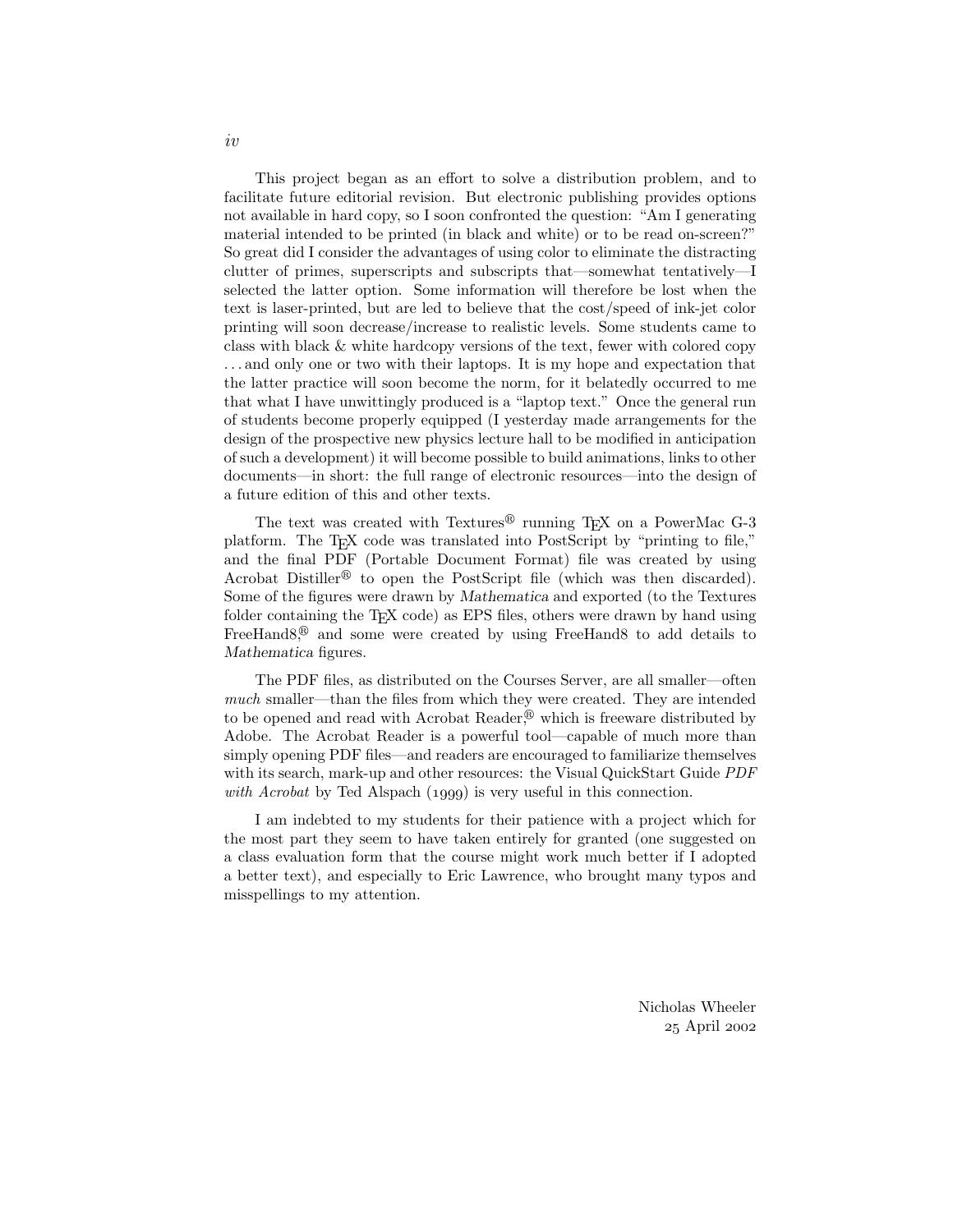### **CONTENTS**

# **CHAPTER 1** • **PHYSICAL & MATHEMATICAL FUNDAMENTALS**

| <b>Introduction</b>                                                |     |
|--------------------------------------------------------------------|-----|
| 1. Coulomb's law                                                   | 3   |
| 2. Bootstrapping our way to Maxwell's equations                    | 27  |
| 3. Current, and the principle of charge conservation               | 36  |
| 4. Generation of B-fields: Ampere's law                            | 46  |
| 5. Faraday's law                                                   | 61  |
| 6. Some technological & theoretical ramifications of Faraday's law | 87  |
| 7. Recapitulation and a glance ahead                               | 103 |

#### **CHAPTER 2** • **FROM ELECTRODYNAMICS TO SPECIAL RELATIVITY**

| <b>Introduction</b>                                                 | 105 |
|---------------------------------------------------------------------|-----|
| 1. Notational reexpression of Maxwell's equations                   | 106 |
| 2. Introduction to the algebra and calculus of tensors              | 112 |
| 3. Transformation properties of the electromagnetic field equations | 126 |
| 4. Lorentz transformations, and some of their implications          | 132 |
| 5. Geometric considerations                                         | 142 |
| 6. Lorentz transformations in 4-dimensional spacetime               | 154 |
| 7. Conformal transformations in N-dimensional spacetime             | 164 |
| 8. Transformation properties of electromagnetic fields              | 178 |
| 9. Principle of relativity                                          | 186 |
| 10. Relativistic mechanics of a particle                            | 188 |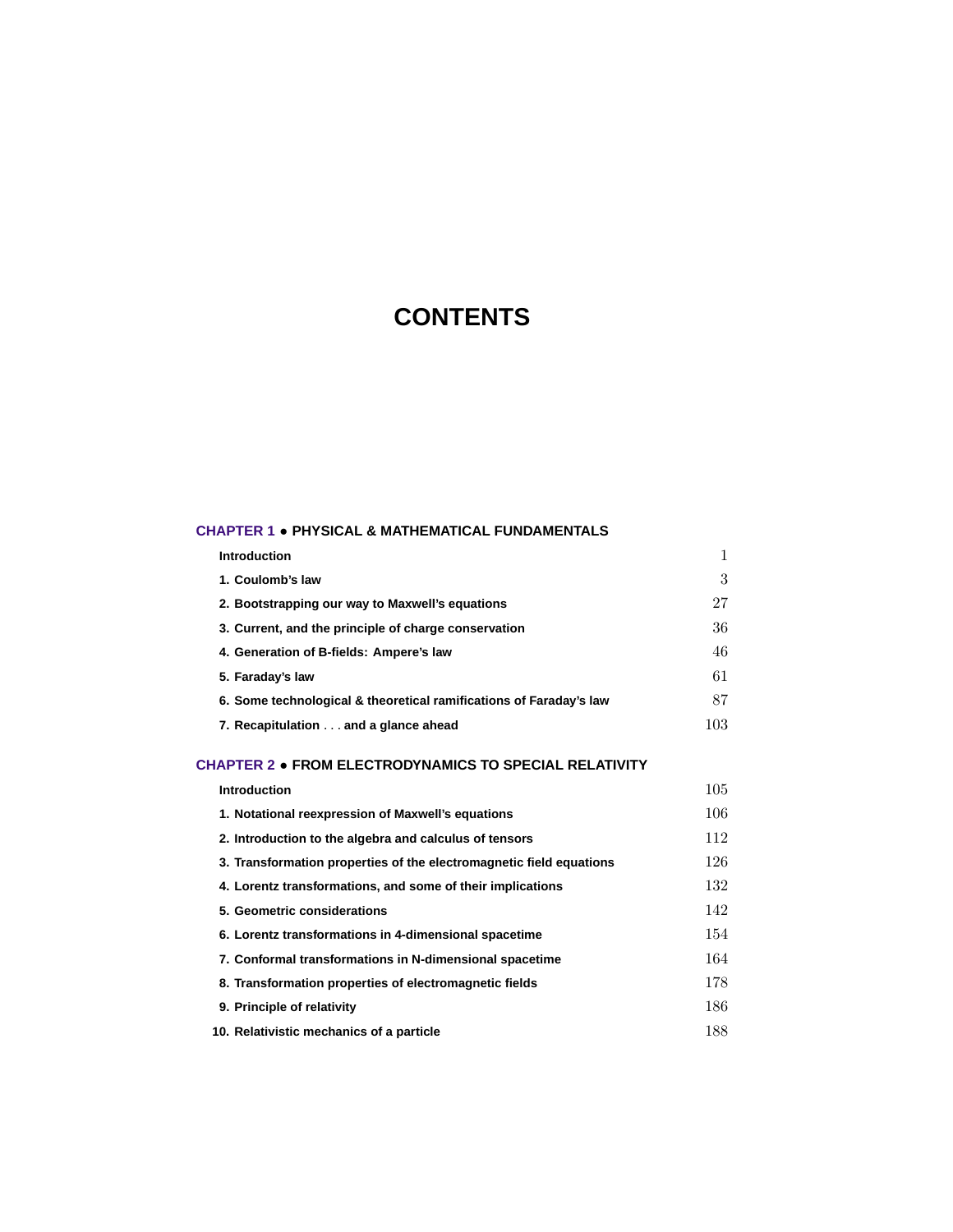## **CHAPTER 3** • **MECHANICAL PROPERTIES OF THE ELECTROMAGNETIC FIELD**

| <b>Introduction</b>                                       | 211 |
|-----------------------------------------------------------|-----|
| 1. Electromagnetic energy/momentum: first approach        | 212 |
| 2. Electromagnetic energy/momentum: second approach       | 218 |
| 3. Electromagnetic angular momentum                       | 226 |
| 4. So what kind of a thing is Maxwellian electrodynamics? | 234 |
| 5. Zilch, spin & other exotic constructs                  | 240 |
| 6. Conclusion                                             | 250 |

## **CHAPTER 4** • **POTENTIAL & GAUGE**

| <b>Introduction</b>                                                | 253 |
|--------------------------------------------------------------------|-----|
| 1. How potentials come into play: Helmnoltz' decomposition theorem | 255 |
| 2. Application to Maxwellian electrodynamics                       | 256 |
| 3. Manifestly covariant formulation of the preceding material      | 259 |
| 4. So what kind of a thing is Maxwellian electrodynamics?          | 260 |
| 5. Plane wave solutions of the Proca/Maxwell field equations       | 262 |
| 6. Contact with the methods of Lagrangian field theory             | 269 |
| 7. Naked potential in the classical/quantum dynamics of particles  | 271 |
|                                                                    |     |

### **CHAPTER 5** • **LIGHT IN VACUUM**

| <b>Introduction</b>                        | 291 |
|--------------------------------------------|-----|
| 1. Fourier decomposition of the wave field | 293 |
| 2. Stokes parameters                       | 301 |
| 3. Mueller calculus                        | 308 |
| 4. Partially polarized plane waves         | 315 |
| 5. Optical beams                           | 320 |
|                                            |     |

#### **CHAPTER 6** • **SOLUTION OF THE FIELD EQUATIONS**

| <b>Introduction</b>                                                       | 341 |
|---------------------------------------------------------------------------|-----|
| 1. Green's function techniques in classical electrodynamics: construction |     |
| of the propagators                                                        | 341 |
| 2. Application: the Liénard-Wiechert potential                            | 350 |
| 3. Field of a point source in arbitrary motion                            | 357 |
| 4. Generalized Couloimb fields                                            | 362 |

 $vi$